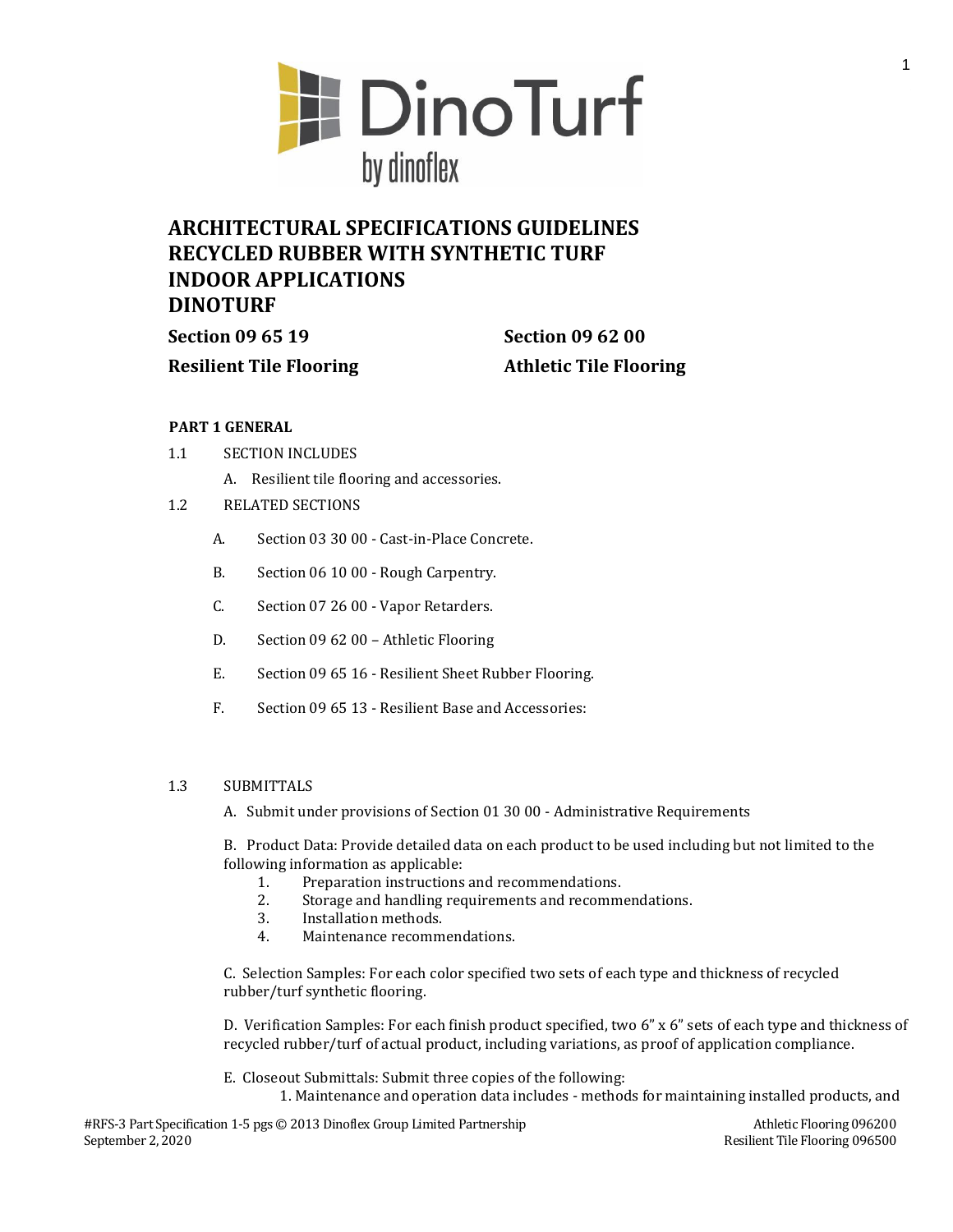precautions against cleaning materials and methods detrimental to finishes and performance. 2. Documentation of warranty specified herein.

F. Flame Spread Certification: Submit manufacturer's certification that resilient flooring furnished for areas indicated to comply with required flame spread rating has been tested and meets or exceeds indicated or required standard.

G. MSDS: Submit manufacturer's Material Safety Data Sheets for specified adhesives/sealers

#### 1.4 QUALITY ASSURANCE

- A. Installer Qualifications: Minimum two years experience and completed at least three projects of similar magnitude, material and complexity. Upon request, provide project references including contact names and telephone numbers for three projects.
- B. Provide recycled rubber/turf flooring products manufactured by a Canadian firm with a minimum of 20 years experience in the fabrication of such products, and of types equivalent to those specified.
- C. Provide products with a minimum of 5 Year Limited Manufacturer's Warranty

#### 1.5 DELIVERY, STORAGE & PROTECTION

- A. Delivery: Deliver materials in manufacturer's original, unopened, undamaged wrapping and/or containers with identification labels intact clearly marking edge type, thickness and shade of color(s).
- B. Inspection: Inspect all deliveries to ensure undamaged goods, and for accurate product type for thickness, edge type and color. Contact manufacturer immediately if product is damaged or inconsistent with order specifications.
- C. Storage and Protection: Carefully handle all materials and store protected from exposure to harmful weather and at temperature conditions recommended by the manufacturer. Remove pallet banding if long term storage is required, but leave other packaging intact until acclimation is to be started.
- D. Flooring material and adhesive (if required) shall be acclimated to the installation area for a minimum of 24 hours prior to installation. See manufacturer's installation guidelines for details on proper acclimation procedures. Longer acclimation may be required if product has been stored for extended time periods.

## 1.6 PROJECT CONDITIONS

- A. Environmental Requirements/Conditions: In accordance with manufacturer's recommendations. Areas to receive flooring shall be clean, level, dry, fully enclosed, weather tight with the permanent HVAC set at a uniform temperature of at least Maintain 68F/20C degrees and less than 85F/30C continuously prior to, during and after installation, but for not less than 48 hours prior to and during, and for not less than 48 hours after installation. The flooring material shall be conditioned in the same manner prior to installation.
- B. Close spaces to traffic during flooring installation and for a period of time after installation as recommended in writing by the manufacturer.
- C. Install flooring materials and accessories after all other finishing operations, including painting, have been completed.
- D. Where demountable partitions and other items are indicated for installation on top of flooring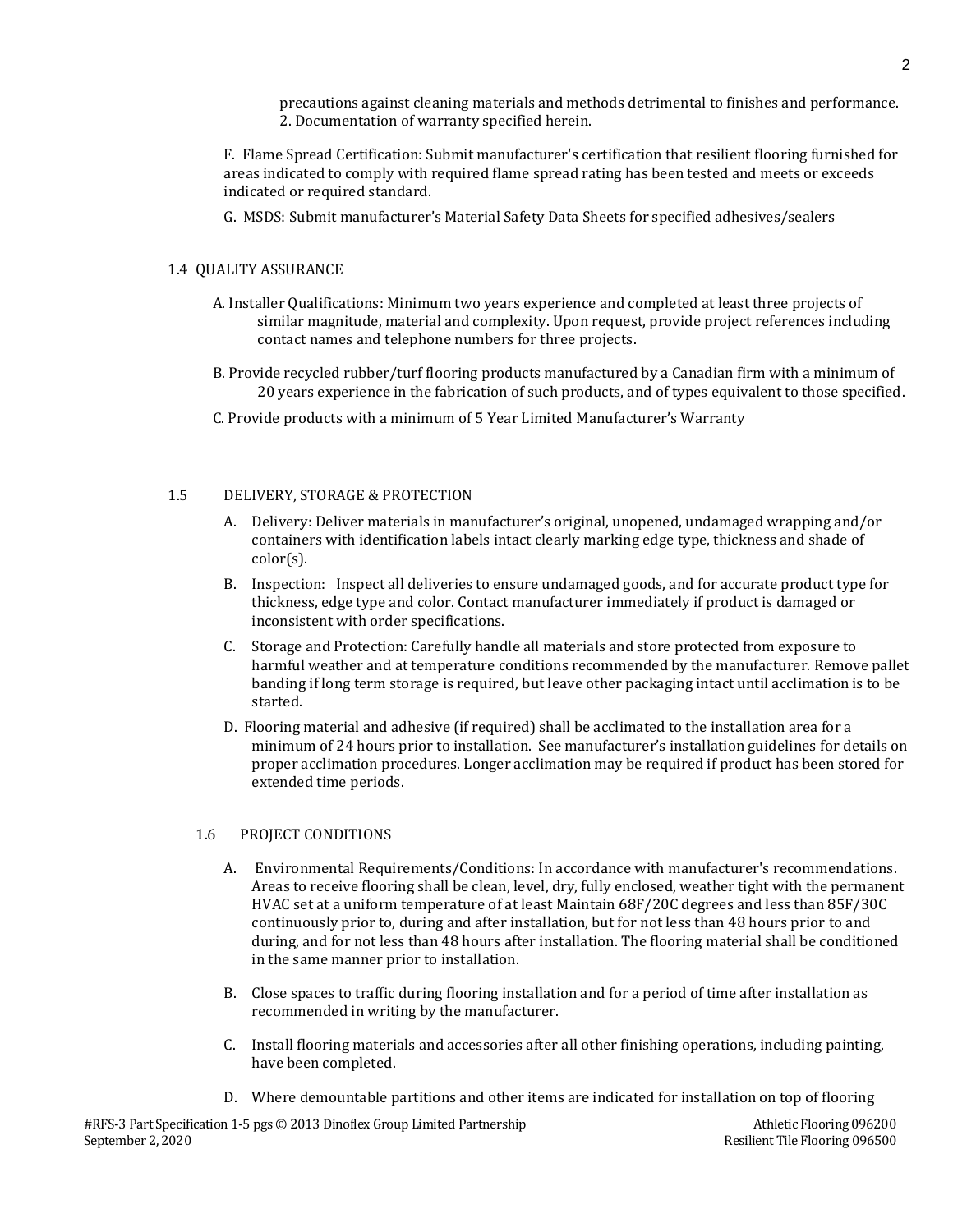material, install flooring material before these items are to be installed.

E. Concrete substrates should not exceed 80 percent RH and/or 5 lbs. X 24 hrs. X 1000 sf. moisture vapor emissions rate tested in accordance to ASTM F 2170 and ASTM F 1869.

## 1.7 WARRANTY

A. Warranty Period: Manufacturer's standard 5 Year Warranty against manufacturing defects.

#### 1.8 EXTRA MATERIALS

A. Deliver to owner extra material of each tile type and color, in quantities not less than 2% of total area installed for each product. Delivery, storage and protection of extra materials shall comply with manufacturers standard requirements.

## **PART 2 PRODUCTS**

#### 2.1 MANUFACTURERS

- A. Acceptable Manufacturer: Dinoflex Group LP which is located at 5590-46th Avenue SE, Salmon Arm, BC Canada; Toll Free Tel: 1-877-713-1899; Fax: 1- 800-305-2109. Email: [info@dinoflex.com.;](mailto:info@dinoflex.com) Web: [www.dinoflex.com.](http://www.dinoflex.com/)
- B. Substitutions not permitted.
- C. Requests for equals will be considered in accordance with provisions of Section 01 60 00 Product Requirements

#### 2.2 RESILIENT/RECYCLED RUBBER AND SYNTHETIC TURF FLOORING TILES

- A. Material shall be a non-vulcanized, laminated tile product with synthetic turf top layer. Backing layer composed of post-consumer recycled SBR (styrene butadiene rubber) bound with a proprietary slow-cured MDI water-based polymer. Layers to be laminated together with a proprietary fast cure adhesive.
- B. All tiles shall be produced in block form (rubber backing not cut from rolled material) sliced and precision cut using computerized numerically controlled (CNC) water-based equipment. Thickness tolerance is a maximum of  $+/-$  0.5mm for the rubber backing.
- C. Edge finish and product size shall be *(Enter specified selection)*
	- 1. Square (38" x 38")
	- 2. Interlocking (37" x 37")
	- 3. Custom Cut size to be specified
- D. Thickness shall be *(Enter specified selection)*

1. Choose from: 22mm (16mm+6mm); 24mm (16mm+8mm) or 26mm (16mm+10mm)

- E. Color(s) of synthetic turf *(Enter specified selection)*
	- 1. Choose from manufacturers list of colors
- F. Physical properties shall conform to the requirements of the following minimum criteria: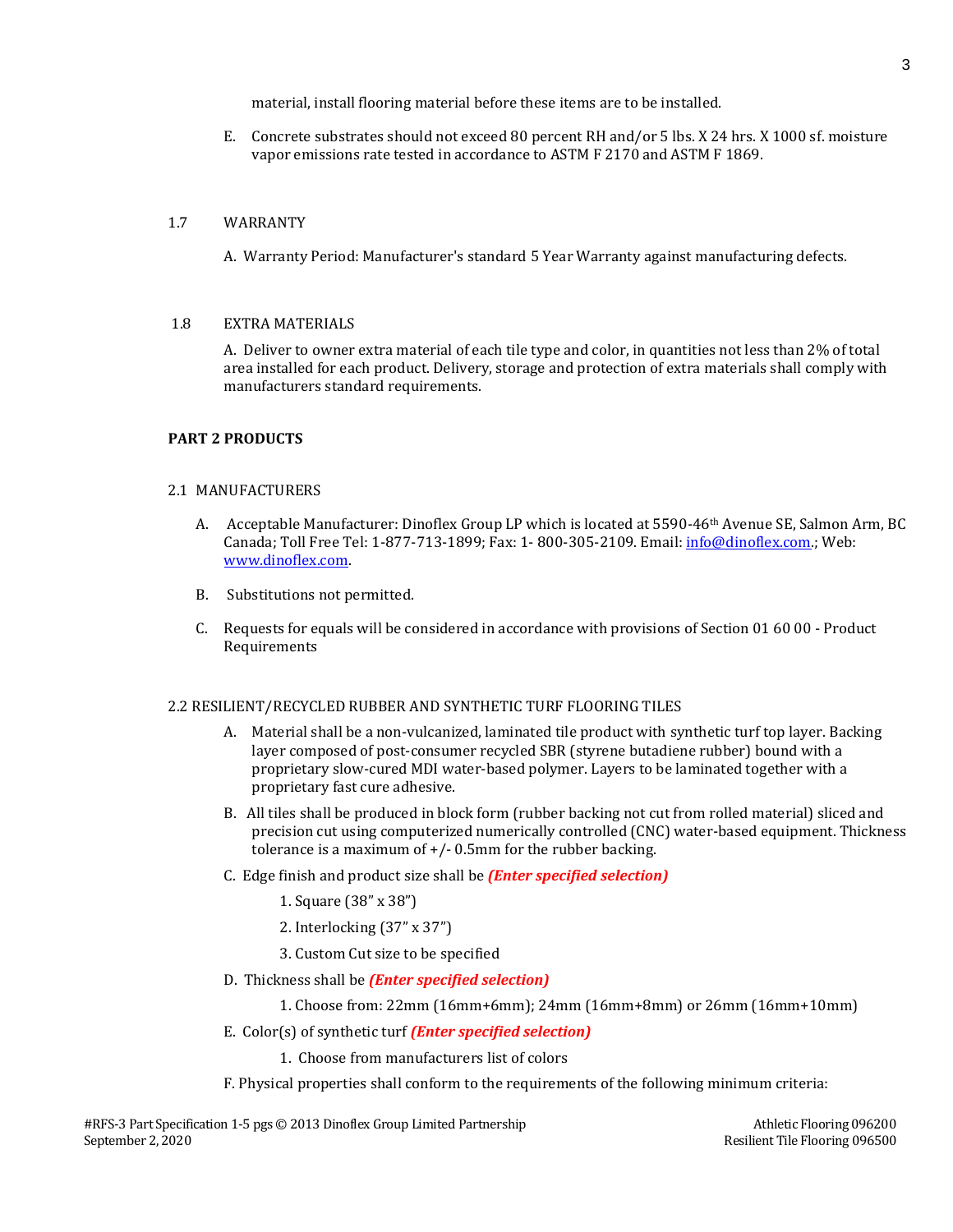### **A) DinoTurf Technical Data**

| Category                   | <b>Results</b>                          |
|----------------------------|-----------------------------------------|
| Pile height                | 16mm                                    |
| Density                    | 77700                                   |
| Dtex                       | 6500                                    |
| Coating                    | <b>SBR</b> coating                      |
| Size                       | 38"x38" Glue Down; 37"x37" Interlocking |
| <b>Backing Thicknesses</b> | 6mm, 8mm, 10mm and 12mm                 |
| Warranty                   | 5 years limited                         |
| Consist                    | anti-aging, pullout force, aberration   |
| Color                      | Solid Green                             |
| Application                | <b>Indoor and Outdoor Use</b>           |

Copies of test reports and additional product information are available upon request

#### 2.3 ACCESSORIES

#### A. ADHESIVES *(Use this section for square cut edge finish)*

Provide adhesives according to manufacturer's recommendations and installation guidelines for specific substrate, and use only one of the following adhesives approved by the manufacturer:

1. DinoGrip Adhesive, one-component urethane, volatile organic compound (VOC) compliant.

2. Chemrex CX-941 Adhesive, one-component urethane, volatile organic compound (VOC) compliant.

B. Portland based cementitious base leveler. Gypsum based not acceptable.

#### **PART 3 EXECUTION**

3.1 EXAMINATION

A. Inspect floor to be installed immediately upon arriving at job site; perform a moisture test.

B. Do not begin installation until substrates have been properly prepared.

C. If substrate preparation is the responsibility of another installer, notify Architect of unsatisfactory preparation before proceeding.

D. The installation of the rubber/turf flooring shall not begin until the work of all other trades has been completed, particularly wet and overhead trades; sheet rock work, sanding and painting.

E. Areas to receive flooring shall be adequately lighted during all phases of the installation process.

## 3.2 PREPARATION

- A. Ensure that substrate is dry and clean, and shall be free of depressions, raised areas or other defects that might telegraph through installed flooring.
- B. Ensure that concrete or plywood substrate is flat and uniformly sloped. Allowable variations in substrate levels are +/- 1/8" in 10'-0" and 1/4" total maximum variation from levels shown.

#RFS-3 Part Specification 1-5 pgs © 2013 Dinoflex Group Limited Partnership Athletic Flooring 096200 September 2, 2020 Resilient Tile Flooring 096500 C. Concrete Substrates: The Contractor shall verify to the Owner and installer a minimum of 30 days